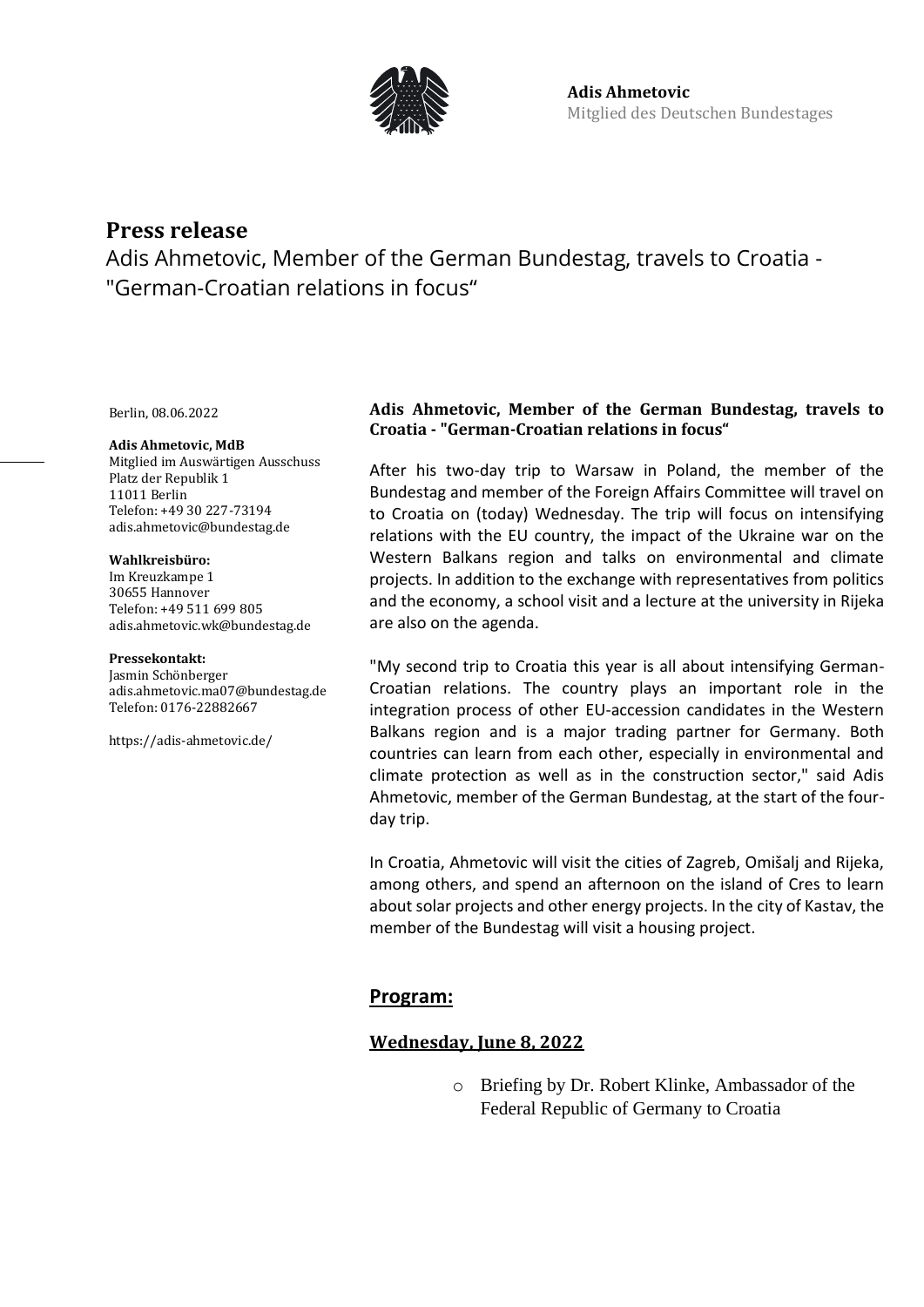

- o Lunch with Mrs. Senada Selo Sabic, IRMO, expert for regional foreign and security policy on Croatian-Bosnian relations
- o Visit of the German International School Zagreb / Lecture and subsequent discussion with the senior class of the German International School Zagreb on the topic "Participation of the Youth in German **Politics**
- o Talk with representatives of the Socijaldemokratska partija Hrvatske / Social Democratic Party of the Republic of Croatia on the topic "Social Democratic Work in Germany

# **Thursday, June 9, 2022**

- o Conversation with Mr. Domagoj Hajduković, Chairman of the European Committee.
- o Conversation with Ms. Sandra Benčić, Member of the Možemo Movement in the Parliament of the Republic of Croatia
- o Conversation with Mr. Zlatko Komadina, County Governor of Primorje-Gorski County
- o Lecture at the University of Rijeka and conversation with students on the topic of "Youth & Politics: you can't be apolitical!
- o City tour with Ms. Nina Majcan Šprajc, board member of the organization Urbani Separe, and Mr. Marin Nižić, project manager
- o Discussion with representatives of civil societies

### **Friday, June 10, 2022**